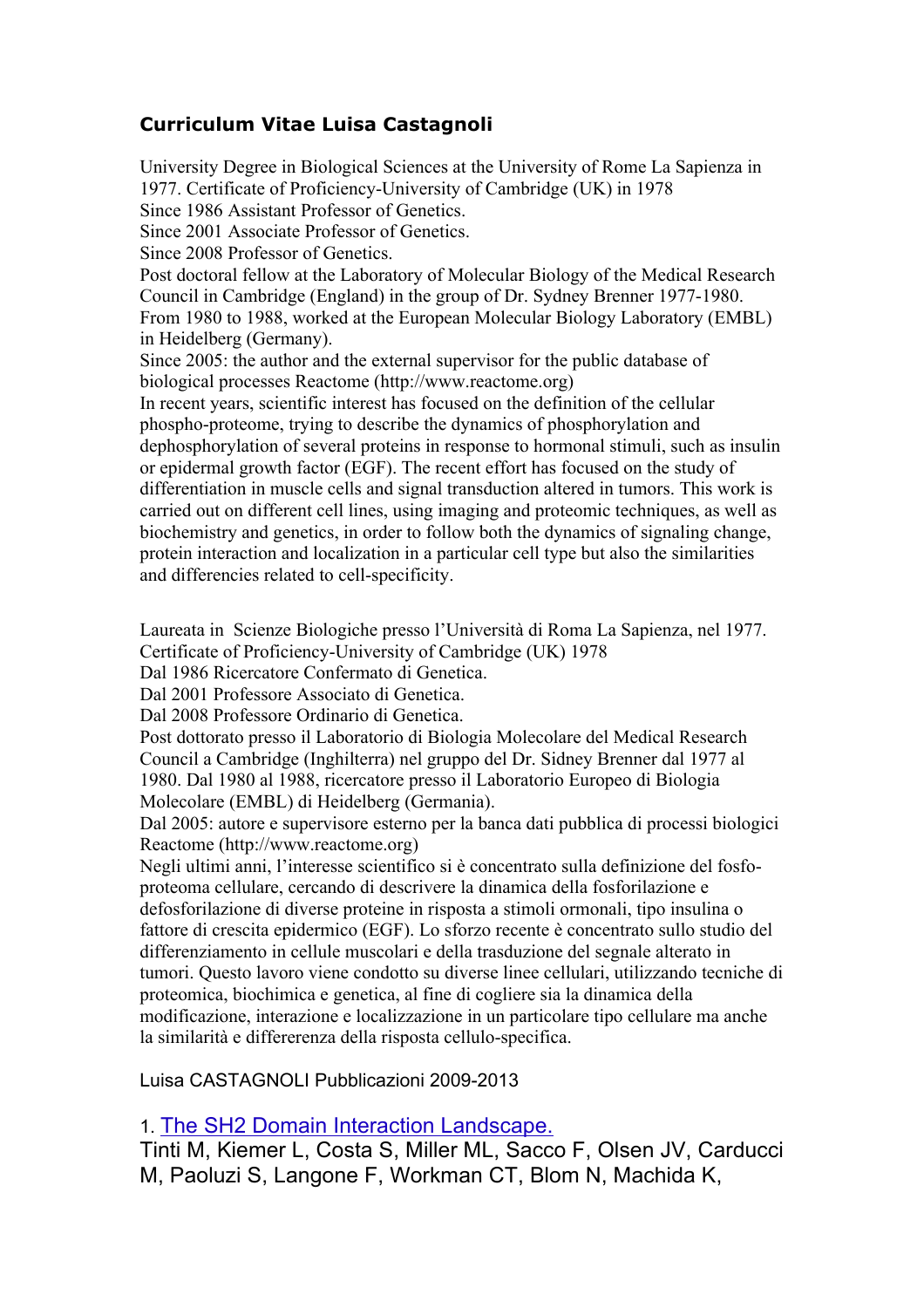Thompson CM, Schutkowski M, Brunak S, Mann M, Mayer BJ, Castagnoli L, Cesareni G. Cell Rep. 2013 Apr 25;3(4):1293-305. doi: 10.1016/j.celrep.2013.03.001. Epub 2013 Mar 28. PMID: 23545499

2.Mapping the human phosphatome on growth pathways.

Sacco F, Gherardini PF, Paoluzi S, Saez-Rodriguez J, Helmer-Citterich M, Ragnini-Wilson A, Castagnoli L, Cesareni G. Mol Syst Biol. 2012;8:603. doi: 10.1038/msb.2012.36. PMID: 22893001

3.HuPho: the human phosphatase portal.

Liberti S, Sacco F, Calderone A, Perfetto L, Iannuccelli M, Panni S, Santonico E, Palma A, Nardozza AP, Castagnoli L, Cesareni G. FEBS J. 2013 Jan;280(2):379-87. doi: 10.1111/j.1742-4658.2012.08712.x. Epub 2012 Aug 24. PMID: 22804825

4.Counteracting effects operating on Src homology 2 domaincontaining protein-tyrosine phosphatase 2 (SHP2) function drive selection of the recurrent Y62D and Y63C substitutions in Noonan syndrome.

Martinelli S, Nardozza AP, Delle Vigne S, Sabetta G, Torreri P, Bocchinfuso G, Flex E, Venanzi S, Palleschi A, Gelb BD, Cesareni G, Stella L, Castagnoli L, Tartaglia M.

J Biol Chem. 2012 Aug 3;287(32):27066-77. doi: 10.1074/jbc.M112.350231. Epub 2012 Jun 18.

PMID: 22711529

5.The human phosphatase interactome: An intricate family portrait. Sacco F, Perfetto L, Castagnoli L, Cesareni G. FEBS Lett. 2012 Aug 14;586(17):2732-9. doi: 10.1016/j.febslet.2012.05.008. Epub 2012 May 21. Review. PMID: 22626554

6.Reactive oxygen species and epidermal growth factor are antagonistic cues controlling SHP-2 dimerization. Nardozza AP, D'Orazio M, Trapannone R, Corallino S, Filomeni G, Tartaglia M, Battistoni A, Cesareni G, Castagnoli L.

Mol Cell Biol. 2012 May;32(10):1998-2009. doi: 10.1128/MCB.06674-11. Epub 2012 Mar 12. PMID: 22411627

7.The Protein-Protein Interaction tasks of BioCreative III: classification/ranking of articles and linking bio-ontology concepts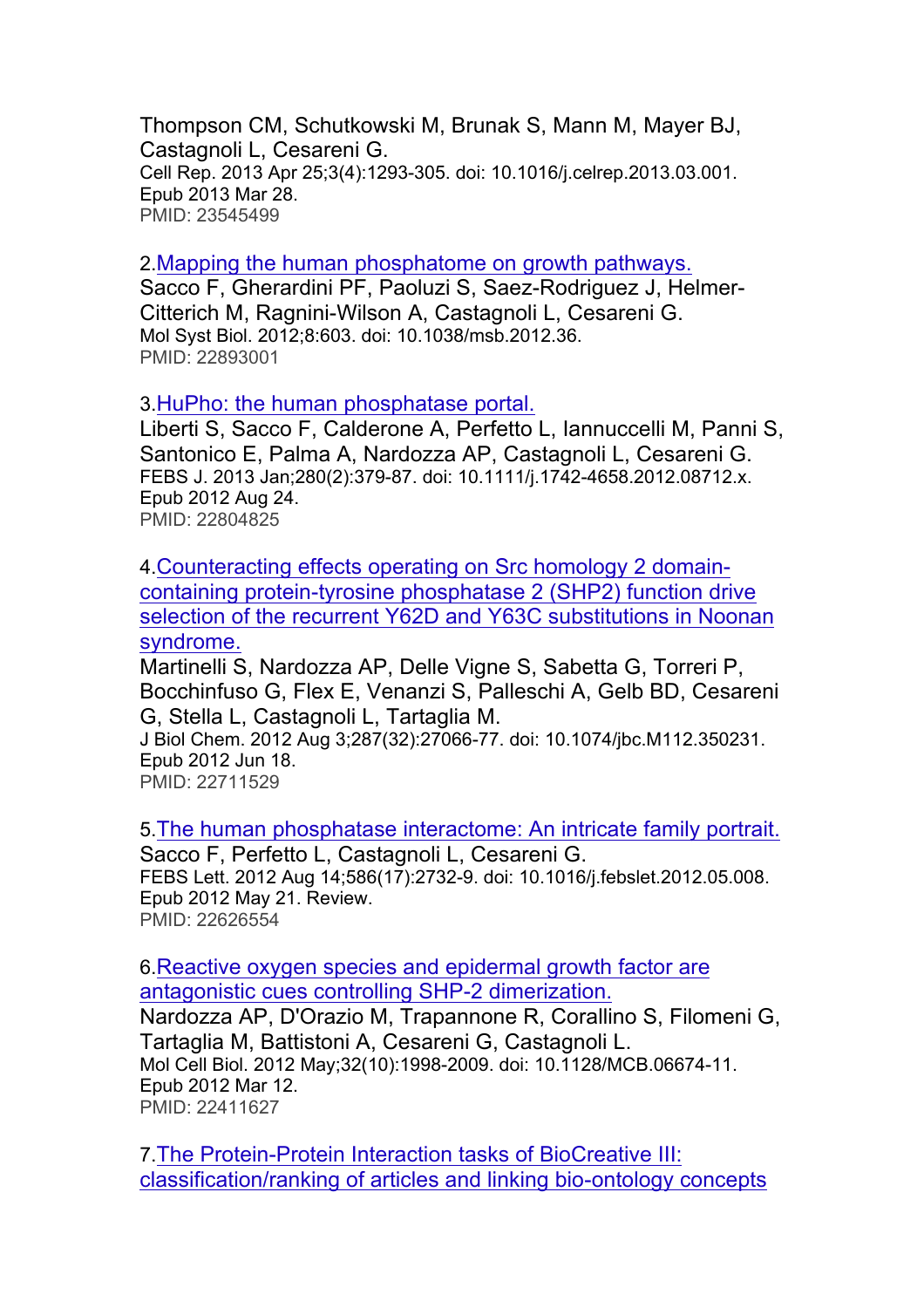## to full text.

Krallinger M, Vazquez M, Leitner F, Salgado D, Chatr-Aryamontri A, Winter A, Perfetto L, Briganti L, Licata L, Iannuccelli M, Castagnoli L, Cesareni G, Tyers M, Schneider G, Rinaldi F, Leaman R, Gonzalez G, Matos S, Kim S, Wilbur WJ, Rocha L, Shatkay H, Tendulkar AV, Agarwal S, Liu F, Wang X, Rak R, Noto K, Elkan C, Lu Z, Dogan RI, Fontaine JF, Andrade-Navarro MA, Valencia A. BMC Bioinformatics. 2011 Oct 3;12 Suppl 8:S3. doi: 10.1186/1471-2105-12- S8-S3. PMID: 22151929

8.Benchmarking of the 2010 BioCreative Challenge III text-mining competition by the BioGRID and MINT interaction databases.

Chatr-Aryamontri A, Winter A, Perfetto L, Briganti L, Licata L, Iannuccelli M, Castagnoli L, Cesareni G, Tyers M. BMC Bioinformatics. 2011 Oct 3;12 Suppl 8:S8. doi: 10.1186/1471-2105-12- S8-S8.

PMID: 22151178

9.The 4G10, pY20 and p-TYR-100 antibody specificity: profiling by peptide microarrays.

Tinti M, Nardozza AP, Ferrari E, Sacco F, Corallino S, Castagnoli L, Cesareni G. N Biotechnol. 2012 Jun 15;29(5):571-7. doi: 10.1016/j.nbt.2011.12.001. Epub 2011 Dec 13.

PMID: 22178400

10.MINT, the molecular interaction database: 2012 update.

Licata L, Briganti L, Peluso D, Perfetto L, Iannuccelli M, Galeota E, Sacco F, Palma A, Nardozza AP, Santonico E, Castagnoli L, Cesareni G. Nucleic Acids Res. 2012 Jan;40(Database issue):D857-61. doi: 10.1093/nar/gkr930. Epub 2011 Nov 16. PMID: 22096227

11.The protein interaction network mediated by human SH3

domains.

Carducci M, Perfetto L, Briganti L, Paoluzi S, Costa S, Zerweck J, Schutkowski M, Castagnoli L, Cesareni G. Biotechnol Adv. 2012 Jan-Feb;30(1):4-15. doi: 10.1016/j.biotechadv.2011.06.012. Epub 2011 Jun 29. PMID: 21740962

12.Combining peptide recognition specificity and context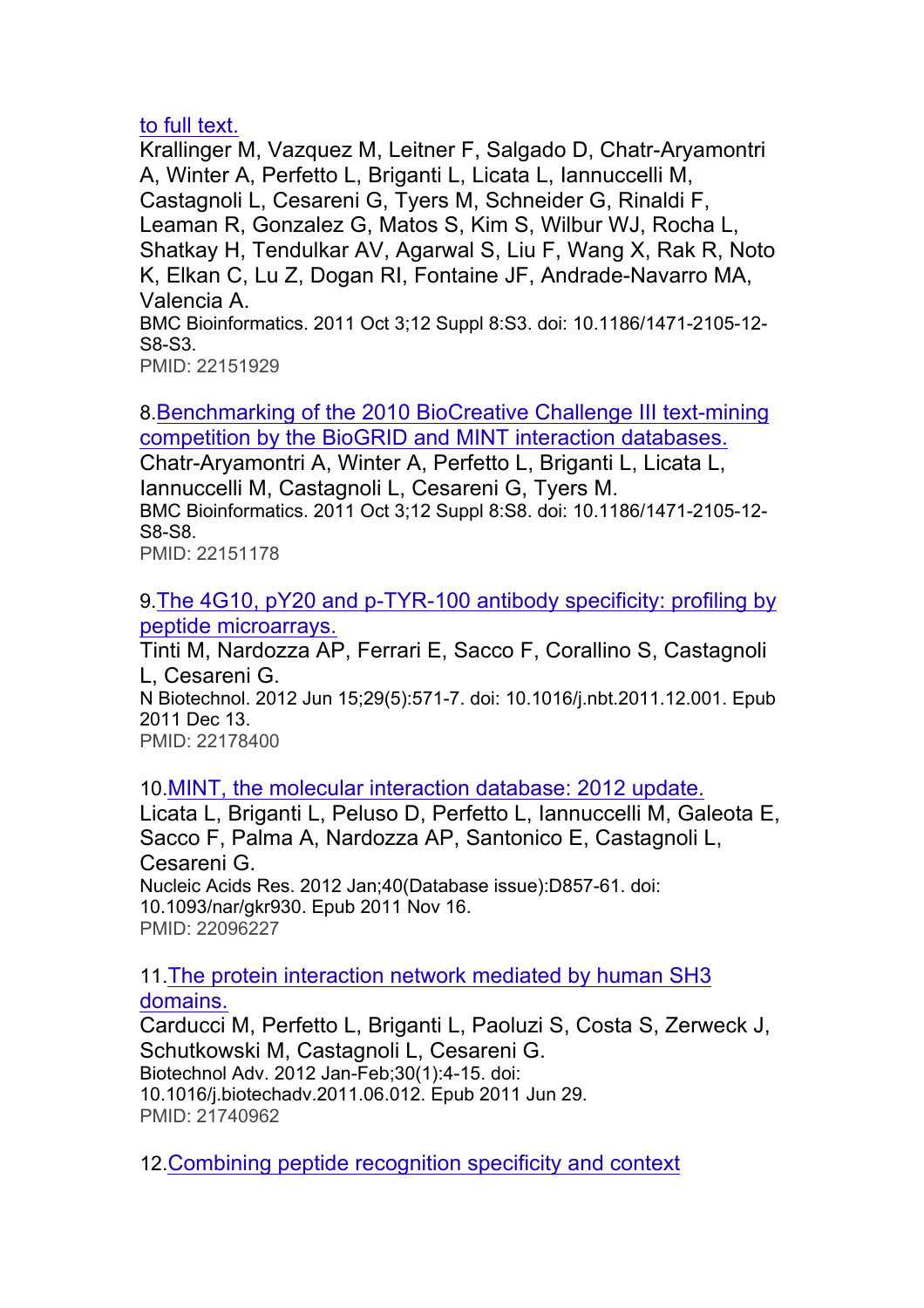information for the prediction of the 14-3-3-mediated interactome in S. cerevisiae and H. sapiens.

Panni S, Montecchi-Palazzi L, Kiemer L, Cabibbo A, Paoluzi S, Santonico E, Landgraf C, Volkmer-Engert R, Bachi A, Castagnoli L, Cesareni G.

Proteomics. 2011 Jan;11(1):128-43. doi: 10.1002/pmic.201000030. Epub 2010 Dec 6.

PMID: 21182200

13.Identification of new substrates of the protein-tyrosine phosphatase PTP1B by Bayesian integration of proteome evidence.

Ferrari E, Tinti M, Costa S, Corallino S, Nardozza AP, Chatraryamontri A, Ceol A, Cesareni G, Castagnoli L. J Biol Chem. 2011 Feb 11;286(6):4173-85. doi: 10.1074/jbc.M110.157420. Epub 2010 Dec 1. PMID: 21123182

14.MINT, the molecular interaction database: 2009 update.

Ceol A, Chatr Aryamontri A, Licata L, Peluso D, Briganti L, Perfetto L, Castagnoli L, Cesareni G. Nucleic Acids Res. 2010 Jan;38(Database issue):D532-9. doi: 10.1093/nar/gkp983. Epub 2009 Nov 6. PMID: 19897547

15.Enriching the viral-host interactomes with interactions mediated by SH3 domains.

Carducci M, Licata L, Peluso D, Castagnoli L, Cesareni G. Amino Acids. 2010 May;38(5):1541-7. doi: 10.1007/s00726-009-0375-z. Epub 2009 Nov 2. PMID: 19882298

16.Bayesian modeling of the yeast SH3 domain interactome predicts spatiotemporal dynamics of endocytosis proteins.

Tonikian R, Xin X, Toret CP, Gfeller D, Landgraf C, Panni S, Paoluzi S, Castagnoli L, Currell B, Seshagiri S, Yu H, Winsor B, Vidal M, Gerstein MB, Bader GD, Volkmer R, Cesareni G, Drubin DG, Kim PM, Sidhu SS, Boone C. PLoS Biol. 2009 Oct;7(10):e1000218. doi: 10.1371/journal.pbio.1000218.

Epub 2009 Oct 20. PMID: 19841731

17.Tumor suppressor density-enhanced phosphatase-1 (DEP-1) inhibits the RAS pathway by direct dephosphorylation of ERK1/2 kinases.